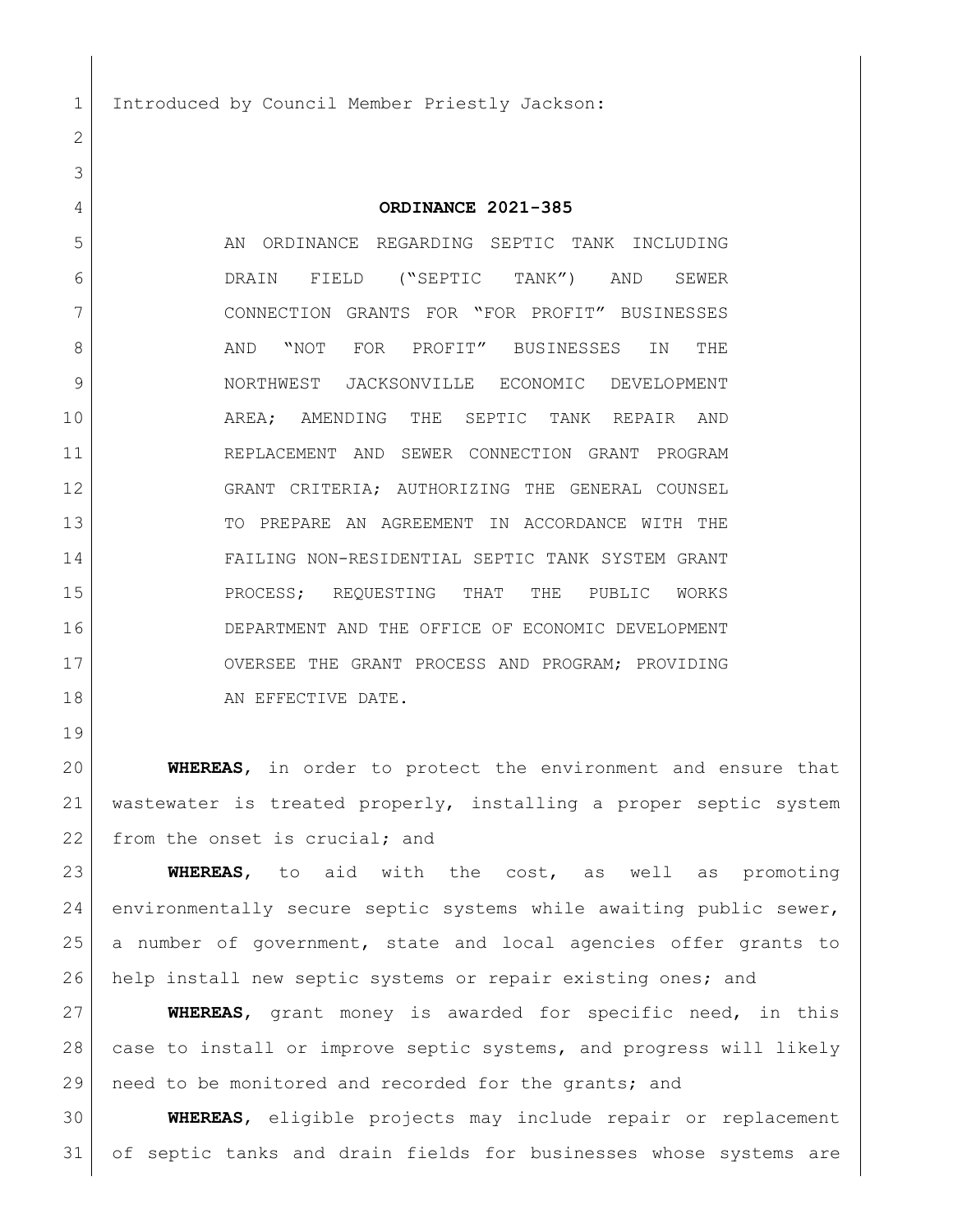1 | in failure as determined by septic tank contractors, certified plumbers or by other qualified persons as per subsection 64E-6.004(3), Florida Administrative Code (F.A.C.); and

 **WHEREAS**, the Northwest Jacksonville Economic Development funds 5 are intended to improve the economy within the area boundaries; and

 **WHEREAS**, the lack of infrastructure and strategic planning to provide infrastructure causes businesses to move outside of the 8 area, thereby depleting the economy of the area;

 **WHEREAS**, the Council in Ordinance 2018-196-E, enacted a grant process and established criteria for the Northeast Economic Development area entitled the "Failing Non-residential Septic Tank 12 System Grant Process" which was limited to commercial properties; 13 now therefore

**BE IT ORDAINED** by the Council of the City of Jacksonville:

 **Section 1. Amending the Grant Criteria.** The amended grant requirements for the repair and replacement of non residential properties septic tanks and sewer connection, including commercial and not for profit corporations, are found in "Failing Non-residential Septic Tank System Grant Process" attached hereto as **Exhibit 1**.

 **Section 2. Authorizing the General Counsel to prepare an Agreement in accordance with the Failing Non-residential Septic Tank System Grant Process.** The Office of General Counsel is authorized to prepare an agreement between the grant recipient and the City of Jacksonville in compliance with Failing Non-residential Septic Tank System Grant Process and the grant criteria contained therein, as noted in **Exhibit 1**.

 **Section 3. Bi-Annual report.** The Office of Economic Development is requested to make a report bi-annually (twice yearly) to the City Council concerning the use of the NWJED funds for the septic tank system grant program, including the grant